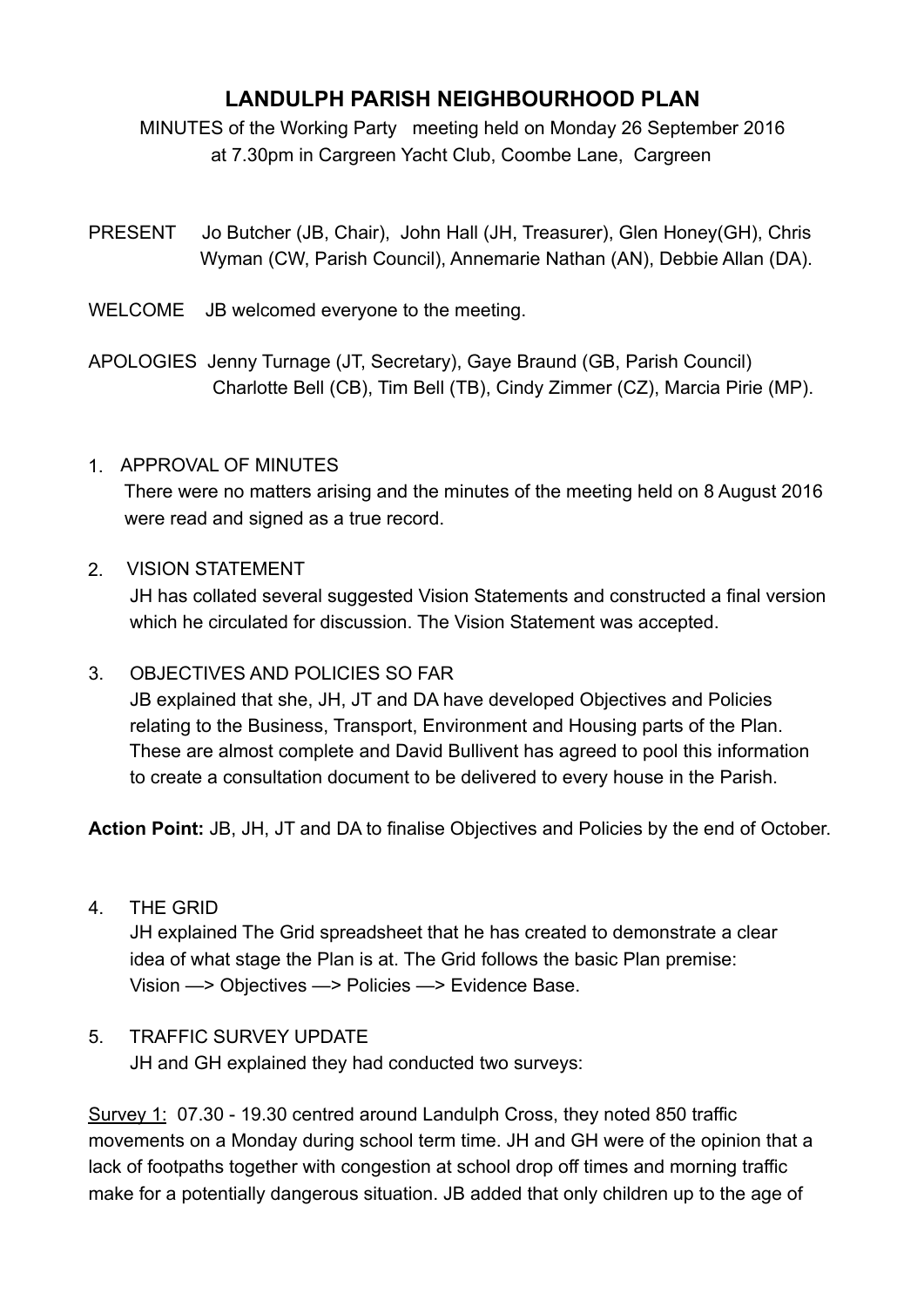seven are now eligible for school bus transport and more children from outside of the Parish also attend Landulph Primary meaning additional vehicles are travelling to the school each day.

**Action Point:** JH to provide traffic survey data to Parish Council for information.

Survey 2: 07.30 - 19.30, this survey looked at congestion in the lanes, responding to concerns raised during previous community consultations. JH advised that he is currently analysing the data.

**Action Point:** JH to liaise with David Bullivent to interpret data to develop Transport Policies.

- 6. GENERAL AND YOUNG RESIDENTS CONSULTATION DOCUMENTS Discussion centred around the logistics of delivering/receiving consultation documents. Whilst it was considered desirable to send out both together, the Young Resident document is ready now whereas the General one will be ready in November. JB advised she will ask the Newsletter Committee if they will deliver the General Consultation document with a stamped addressed envelope to be included for return.
- **Action Points:** JB to liaise with Newsletter about delivery and with DA about sending out the Young Residents consultation.

#### 7. WEBSITE

The Webmasters (TB and CB) were not in attendance.

**Action Point:** JB to talk with TB and CB to discuss the way forward with the website.

#### 8. NEXT STEPS

Finances: JH advised that the next grant application is due mid-November. The current bank balance is £1900 with £450 earmarked for the Housing Needs Survey invoice due this week.